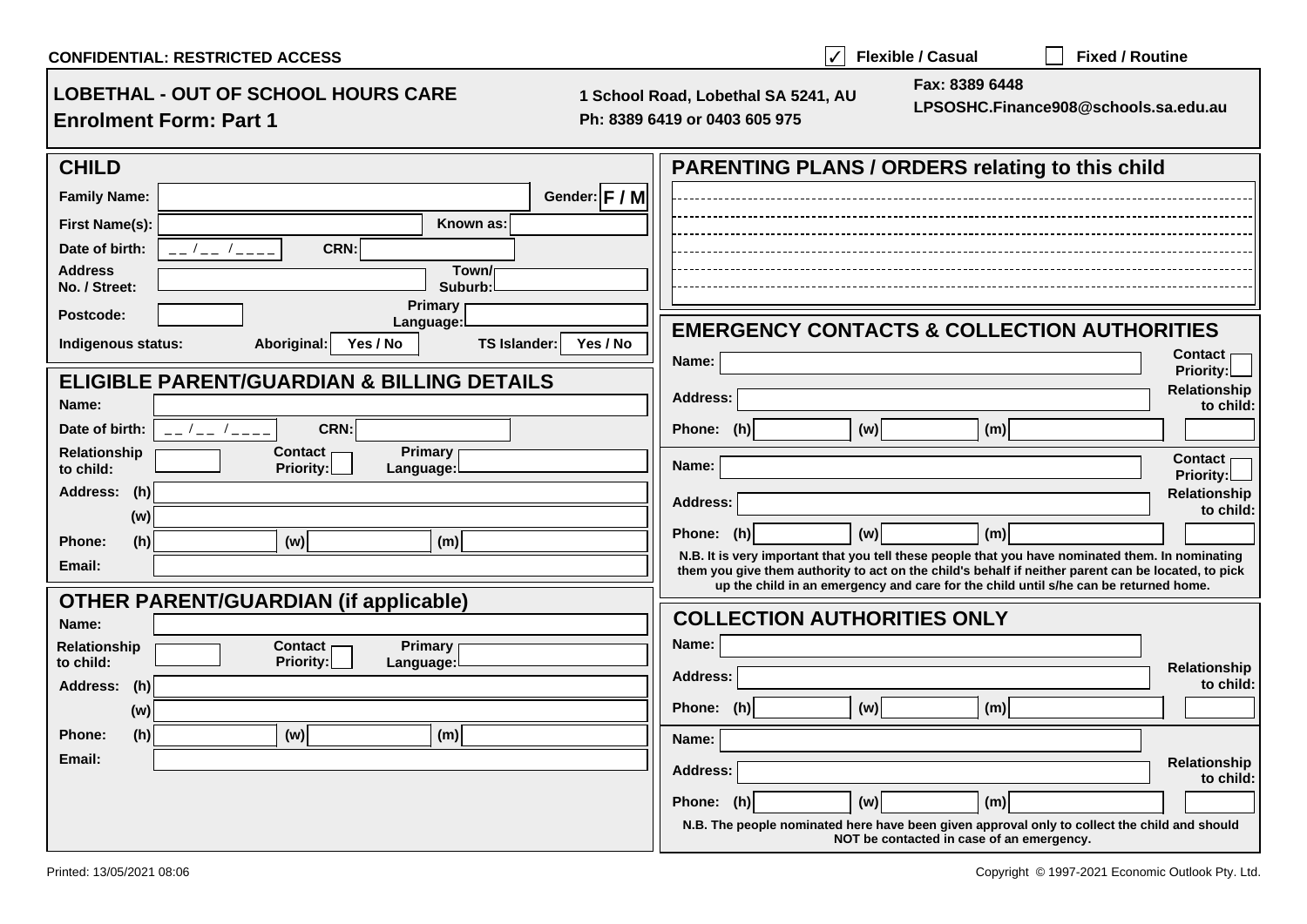## **CONFIDENTIAL: RESTRICTED ACCESS** Page 2 of 3

| <b>Enrolment Form: Part 2</b> | <b>Child's Name:</b> |
|-------------------------------|----------------------|
|                               |                      |

| <b>MEDICAL AND HEALTH INFORMATION</b>                                                                                                            | Has the child had any kind of allergic reactions or food intolerances? |                                                            |                                                                                                                                                                                 |
|--------------------------------------------------------------------------------------------------------------------------------------------------|------------------------------------------------------------------------|------------------------------------------------------------|---------------------------------------------------------------------------------------------------------------------------------------------------------------------------------|
| Yes / No<br>Has the child received all immunisations appropriate for their age?                                                                  | Foods:                                                                 | <b>Reaction / Medication:</b>                              |                                                                                                                                                                                 |
| If no, please give details:                                                                                                                      |                                                                        |                                                            |                                                                                                                                                                                 |
|                                                                                                                                                  |                                                                        |                                                            |                                                                                                                                                                                 |
| I accept full responsibility if my child is not immunised.<br>Parent / Guardian signature:                                                       |                                                                        |                                                            |                                                                                                                                                                                 |
| Has the child received the following immunisations? (please tick):<br>$12 - 13$                                                                  | Penicillin:                                                            | <b>Reaction / Medication:</b>                              |                                                                                                                                                                                 |
| years<br>Diphtheria                                                                                                                              |                                                                        |                                                            |                                                                                                                                                                                 |
| <b>Tetanus</b><br><b>Pertussis (Whooping Cough)</b>                                                                                              | Others:                                                                | <b>Reaction / Medication:</b>                              |                                                                                                                                                                                 |
| Human Papillomavirus (HPV)                                                                                                                       |                                                                        |                                                            |                                                                                                                                                                                 |
| Has the child any conditions / medications that may be effected by OSHC activities?<br>If yes, please give specifics and any related medication: |                                                                        |                                                            |                                                                                                                                                                                 |
|                                                                                                                                                  |                                                                        |                                                            | Is there any other medical information we might need to know?                                                                                                                   |
| Has the child any disabilities?<br><b>Effective date:</b><br>Yes / No                                                                            |                                                                        |                                                            |                                                                                                                                                                                 |
| If yes, please record specifics:                                                                                                                 |                                                                        |                                                            |                                                                                                                                                                                 |
|                                                                                                                                                  |                                                                        | form together with any medication records where necessary. | Note: Please supply the service with required medications in original containers with the<br>child's name clearly marked. Please complete a permission to administer medication |
| Has the child any special needs?<br><b>Effective date:</b><br>Yes / No                                                                           | <b>Usual Medical attendant</b>                                         |                                                            |                                                                                                                                                                                 |
| If yes, please record specifics:                                                                                                                 | Doctor's name:                                                         |                                                            | <b>Phone No.:</b>                                                                                                                                                               |
|                                                                                                                                                  | <b>Clinic name:</b><br><b>Address:</b>                                 |                                                            |                                                                                                                                                                                 |
| Does the child usually require special aids (e.g. glasses, hearing aid etc.)?                                                                    | Usual Dental attendant                                                 |                                                            |                                                                                                                                                                                 |
| If yes, please give details:                                                                                                                     | <b>Phone No.:</b><br>Dentist's name:                                   |                                                            |                                                                                                                                                                                 |
| Has the child any special dietary needs not related to allergies?                                                                                | <b>Clinic name:</b>                                                    |                                                            |                                                                                                                                                                                 |
| If yes, please give specifics:                                                                                                                   | <b>Address:</b>                                                        |                                                            |                                                                                                                                                                                 |
|                                                                                                                                                  | <b>Medical Benefits cover with:</b>                                    |                                                            |                                                                                                                                                                                 |
| Has the child suffered any illness that may re-occur (e.g. chronic ear infection)?                                                               | Ambulance cover with:                                                  |                                                            |                                                                                                                                                                                 |
| If yes, please give details:                                                                                                                     | <b>Medicare number:</b>                                                |                                                            | <b>Health Care Card number:</b>                                                                                                                                                 |